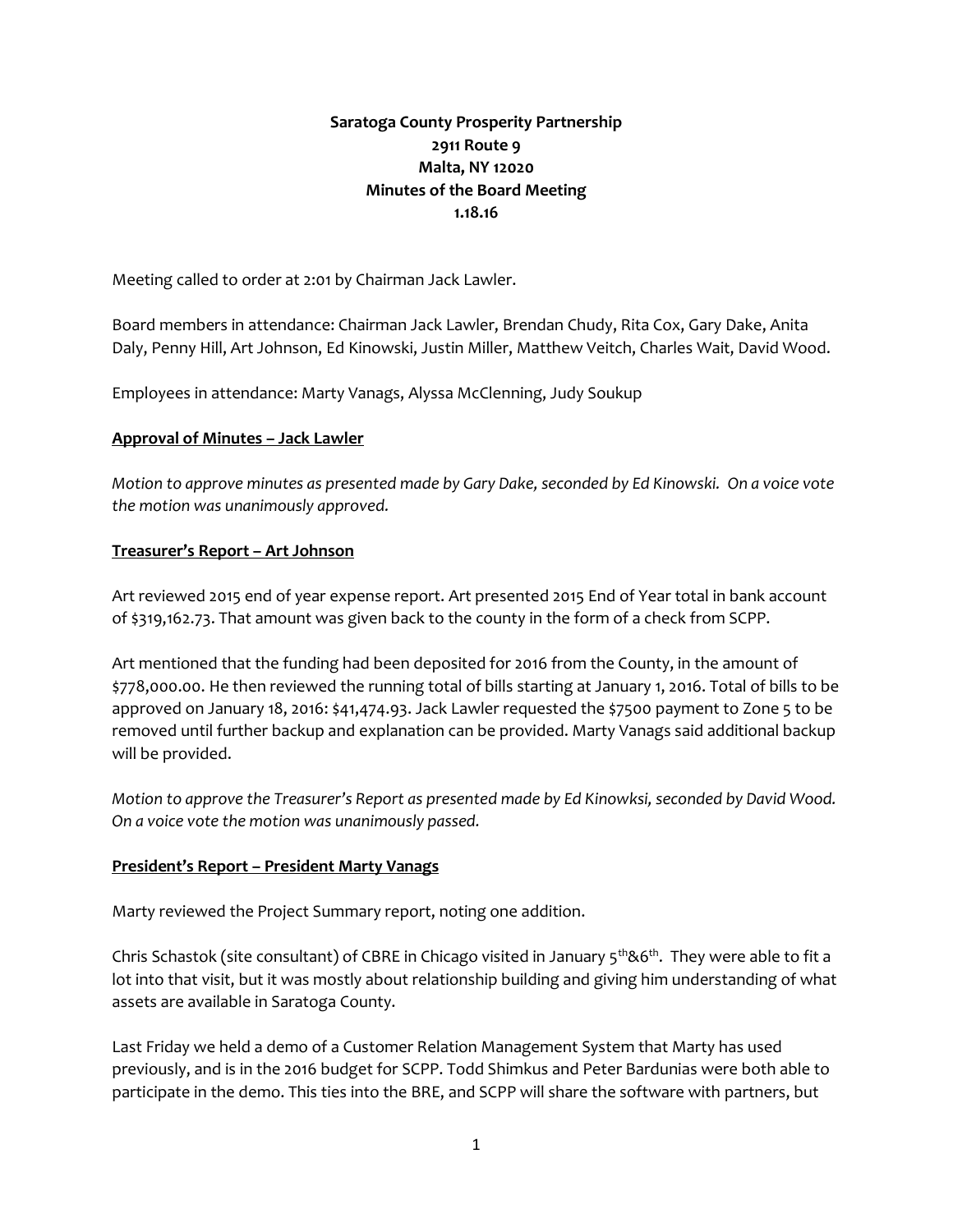manage it here. Once the MOU's are completed with both Chambers, SCPP will have a public launch of this campaign. This fulfills the Objective II mission very well. Charles Wait asked if there is a potential for cost-sharing with these partners – Marty answered that this was not going to happen initially.

Marty attended the ISS Semi event in California. While there he met many people in the Semiconductor industry and developed several new relationships, one being with a company that has interest in building a location in the area. The company is reflected in the project report.

SCPP had a very productive meeting with GLOBALFOUNDRIES regarding how SCPP can be of service to them. Present at that meeting were Thomas Caulfield, Deb Leech (Senior Director of Procurement), Brendan Chudy, Gwen Bluemich, Mike Russo, and Greg Connors. SCPP is working towards helping them get suppliers here that will benefit their business. SCPP is also working with GLOBALFOUNDRIES to make MTEC (Manufacturing, Technology, Education Center) work, alongside the plan for the Next Wave Center. There are a lot of synergies with both their goals and SCPP's, and much future business potential for the County.

Jack Lawler stated that there is still no agreement on the LFTC Marketing Agreement. He would like to invite LFTC to have office space at SCPP.

### **Government Relations & Marketing Report - Alyssa McClenning**

Meetings with local, regional and state officials have continued. We have had meetings with: Mayor Yepsen, Saratoga Springs City Council, Assemblyman Tedisco, and Senator Marchione and staff of Congresswoman Elise Stefanik. In the coming month we have meetings set with: Congressman Tonko, Supervisor DeLucia, Assemblywoman Woerner and several Saratoga Springs Commissioners.

Initial planning underway for a trip to DC, where we will have follow-up meetings with many of these officials.

Alyssa reviewed the board survey results with the Board. Survey findings show a majority of the Board would like to participate in economic development training and media training.

Alyssa presented a media and digital media month in review and month ahead.

Alyssa noted the Albany Business Review Power Breakfast is next week, and the following week is the Saratoga Chamber Chamber of Commerce Annual Dinner, both of which the Board has been invited to.

#### **Motions and Resolutions**

*Motion to approve the list of bills and reimbursable expenses as presented in the Treasurer's Report, with the modification of removing the Zone 5 bill for \$7500, made by Matt Veitch, seconded by Brendan Chudy. On a voice vote the motion was unanimously passed.*